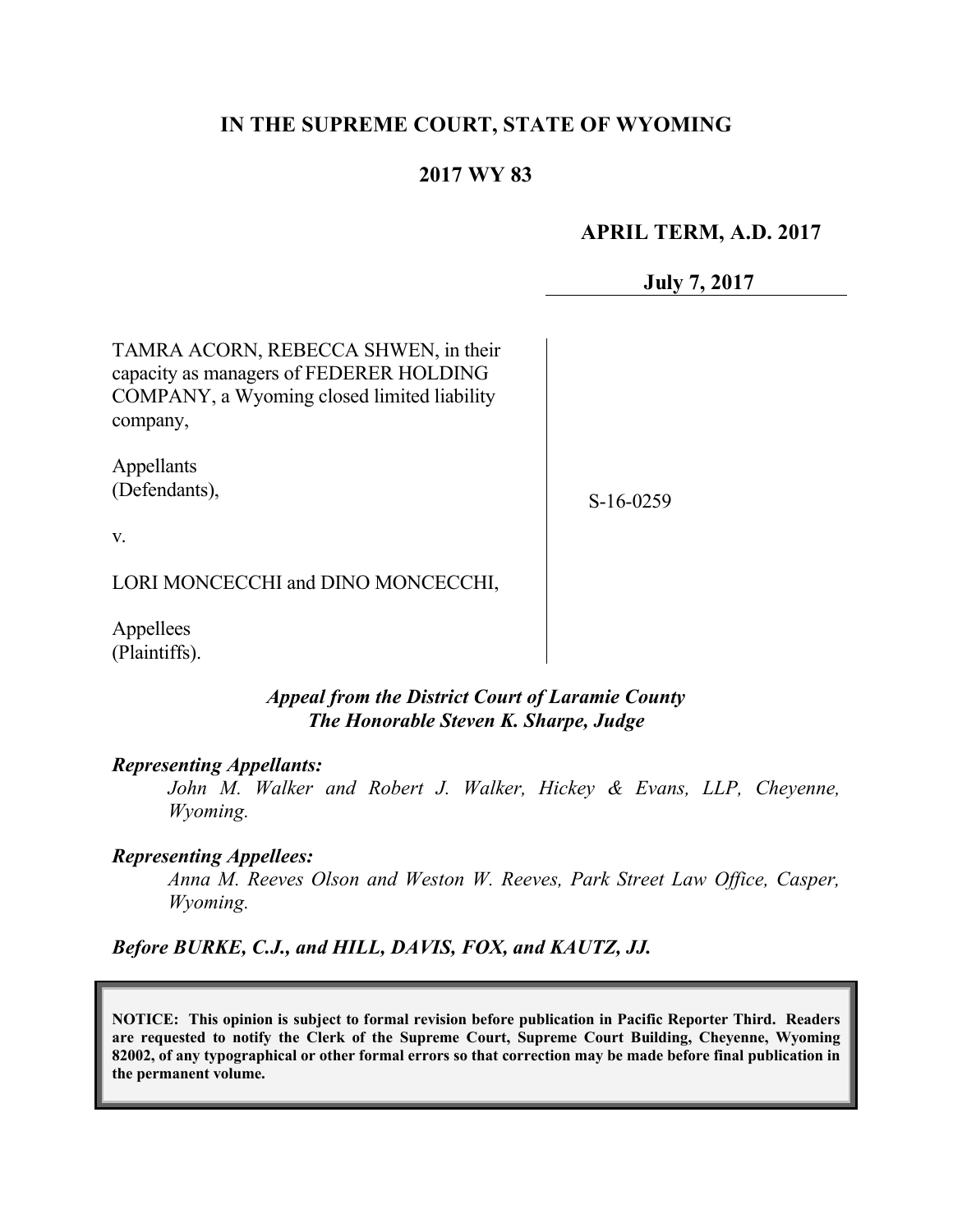### **BURKE, Chief Justice.**

 $\overline{a}$ 

[¶1] Appellants Tamra Acorn, Rebecca Shwen, and Federer Holding Company, LLC, filed a motion to recover attorney fees and costs incurred in this litigation. The district court denied the motion, and Appellants challenge that decision in this appeal. We affirm.

### *ISSUES*

[¶2] Appellants present two issues:

- 1. Did the district court err when it found that Appellants Tamra Acorn and Rebecca Shwen were not entitled to attorney fees under W.R.C.P. 54?
- 2. Did the district court err when it found that Appellants Tamra Acorn and Rebecca Shwen, as managers of Federer Holding Company, LLC, were not entitled to costs under W.R.C.P.  $54$ ?

# *FACTS*

[¶3] The background of this case is set forth in *Acorn v. Moncecchi*, 2016 WY 124, ¶ 1, 386 P.3d 739, 744 (Wyo. 2016) ("*Acorn I*"):

> During the course of their marriage, M. W. "Bud" Federer (Bud) and Margie Federer (Margie) amassed a sizeable estate, predominantly comprised of apartment complexes throughout Wyoming. The Federers formed numerous entities to manage their holdings for their benefit during their lives, and for the benefit of their three daughters. As so often happens, the parents' attempt to impose harmony along with the assets they conveyed to the next generation was unsuccessful. The sisters disagreed about money, and those disagreements blossomed into accusations of misconduct and breaches of the duties that attach to their roles as trustees and LLC managers. The sisters filed claims, counterclaims, and cross-claims, which the district court sorted out after a bench trial.<sup>1</sup>

<sup>1</sup> The Federers' three daughters are Rebecca Shwen, Lori Moncecchi, and Tamra Acorn. *Acorn I*, ¶ 3,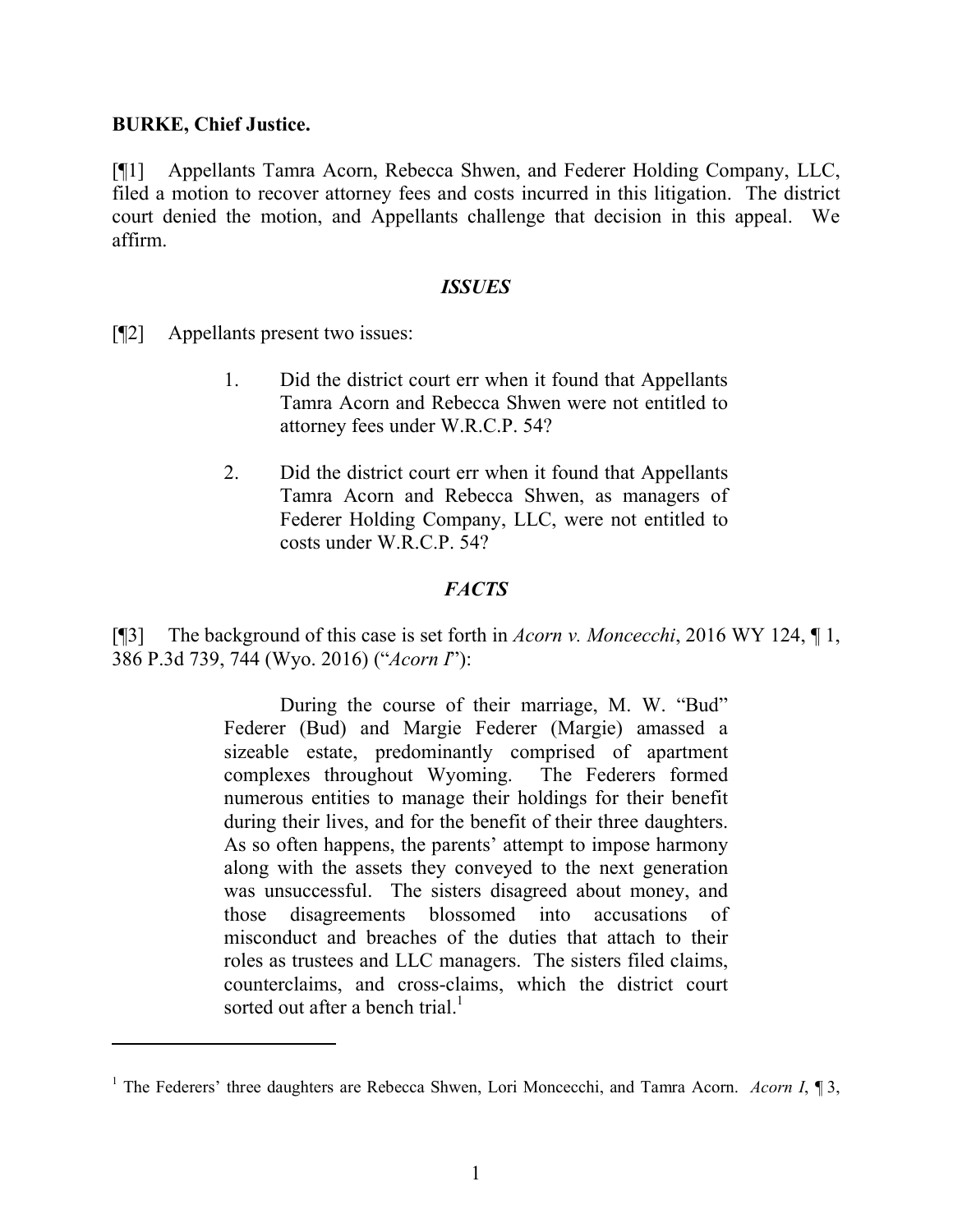[¶4] The claims sorted out by the district court, and their resolutions, were as follows:

1. Appellants asserted that the Federer Operating Agreement allowed Appellants Rebecca Shwen and Tamra Acorn to be added as co-managers of the company. Prior to the bench trial, the district court granted summary judgment on this claim in favor of Appellants. Appellees did not pursue an appeal of this ruling, and the district court's summary judgment decision was not at issue in *Acorn I*.

2. Appellants claimed that Appellee Dino Moncecchi had breached his duties to Federer. We affirmed the district court's ruling in favor of Appellees. *Acorn I*, ¶¶ 33-52, 386 P.3d at 750-55.

3. Appellees claimed that Appellant Rebecca Shwen had breached her duties as trustee of the Trust, and sought her removal as trustee. We affirmed the district court's ruling in favor of Appellees. *Id*., ¶¶ 53-73, 386 P.3d at 755-61.

4. Appellees claimed damages as a result of Ms. Shwen's breach of her fiduciary duties. The district court ruled that Appellees had failed to prove their damages to a reasonable degree of certainty. We reversed the district court's ruling on the basis that it had applied an incorrect burden of proof. We remanded this claim for an award of damages to Appellees consistent with our opinion. *Id*., ¶¶ 74-81, 386 P.3d at 761- 63.

5. Appellants sought judgment against Appellees on a debt owed to the Trust. The district court found this claim to be frivolous and brought in bad faith, and awarded attorney fees to the Appellees. We affirmed the district court's ruling. *Id.*, **¶** 82-87, 386 P.3d at 763-65.

<sup>386</sup> P.3d at 744. This litigation began in 2013 when Lori Moncecchi and her husband Dino Moncecchi filed suit against Tamra Acorn, Rebecca Shwen, Federer Holding Company, LLC, and the Margie Jean Federer Revocable Trust. In this opinion, we will refer to Lori and Dino Moncecchi as "Appellees," and to Tamra Acorn, Rebecca Shwen, and Federer Holding Company, LLC, collectively, as "Appellants." The Margie Jean Federer Revocable Trust is not a party to this appeal, but when it appears in our discussion we will refer to it as "the Trust."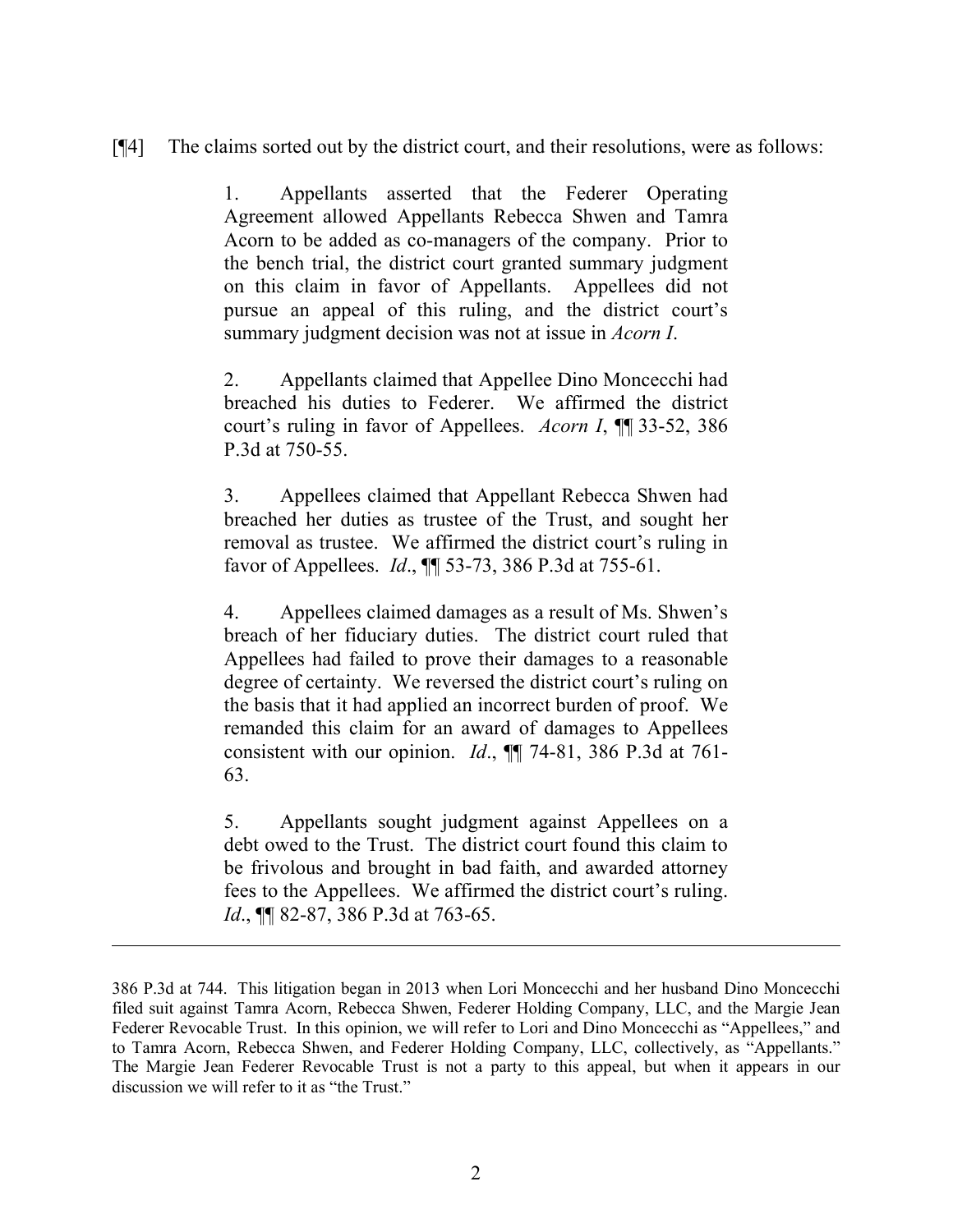[¶5] On March 3, 2016, Appellants filed a motion in the district court to recover costs and attorney fees incurred in this litigation. The district court denied the motion. Appellants filed this timely appeal.

### *DISCUSSION*

[¶6] Wyoming subscribes to the American rule on recovery of attorney fees, under which "each party is generally responsible for his own attorney fees." *Alexander v. Meduna*, 2002 WY 83, ¶ 49, 47 P.3d 206, 220 (Wyo. 2002). "However, a prevailing party may be reimbursed for his attorney fees when express statutory or contractual authorization exists for such an award." *Id*., ¶ 49, 47 P.3d at 220-21. Appellants contend that they are entitled to recover attorney fees and costs pursuant to Section 15.9 of the Federer Operating Agreement, which provides as follows:

> If the Company resorts to litigation to remedy a breach of this Agreement by a Manager or Member or former Manager or Member and the Company prevails in the litigation, in addition to any other remedies available to the Company under this Agreement or by law, the Company shall collect its reasonable attorney fees and other costs and expenses of litigation.

[¶7] Our standard of review for this claim is explained in *Thorkildsen v. Belden*, 2011 WY 26, **[8, 247 P.3d 60, 62 (Wyo. 2011):** 

> Ordinarily, we review a district court's denial of an attorney fee award for abuse of discretion. *Stafford v. JHL, Inc*., 2008 WY 128, ¶ 14, 194 P.3d 315, 318 (Wyo. 2008). However, when the determination of whether a party is entitled to attorney fees is based upon a contract providing for such fees, our usual rules of contract interpretation apply. When contractual language is clear and unambiguous, the interpretation and construction of contracts is a matter of law for the courts. *Cheek v. Jackson Wax Museum, Inc*., 2009 WY 151, ¶ 12, 220 P.3d 1288, 1290 (Wyo. 2009). We review questions of law *de novo* without giving any deference to the district court's determinations. *Id*.

[¶8] Of the five claims listed in the Facts section above, Appellants prevailed only on their claim that Appellants Rebecca Shwen and Tamra Acorn could be added as comanagers of Federer. By its unambiguous language, Section 15.9 of the Operating Agreement does not apply to this claim. The claim was not "litigation to remedy a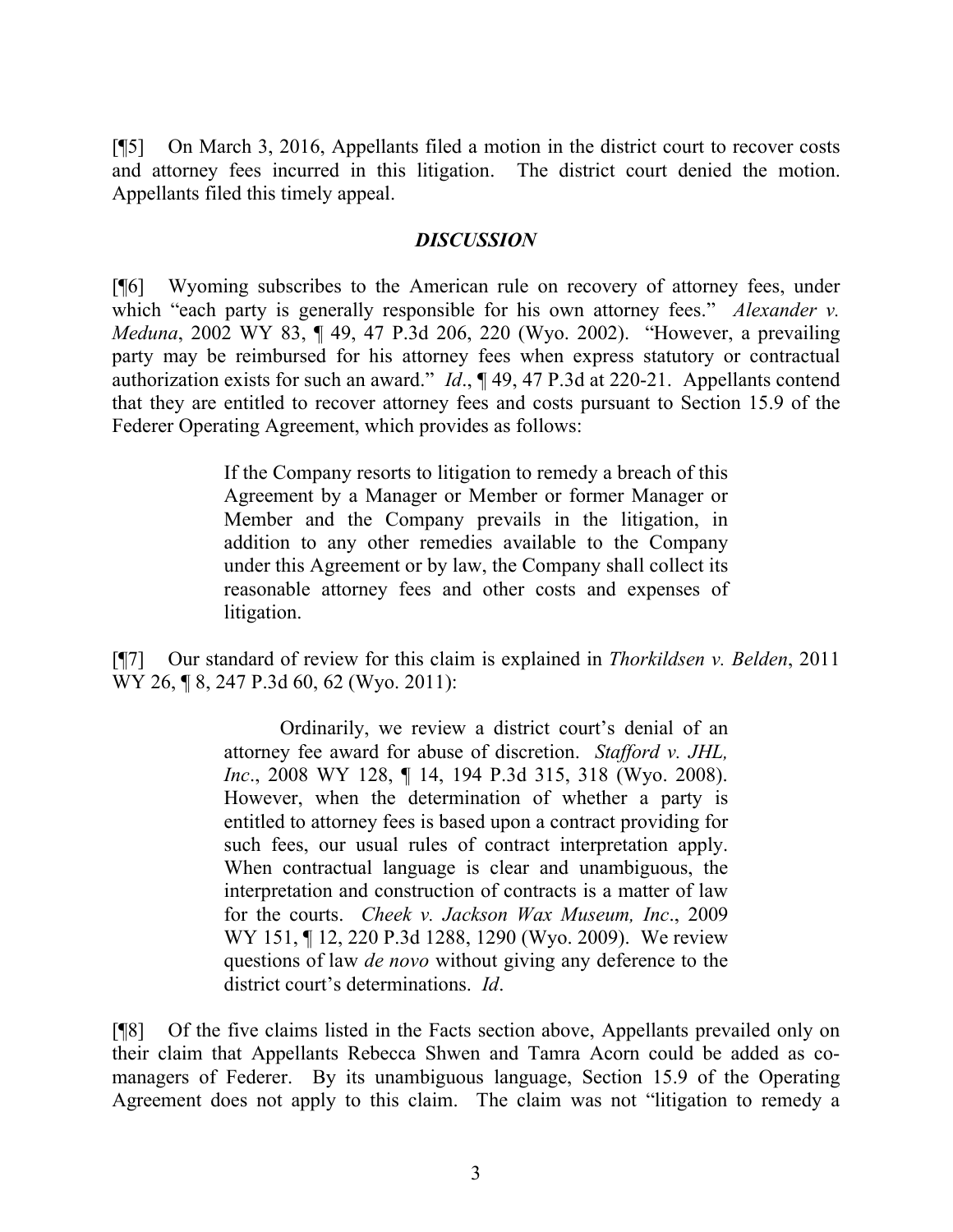breach of this Agreement by a Manager or Member or former Manager or Member." Appellants were not entitled under the Operating Agreement to recover attorney fees and costs associated with this claim.

[¶9] In contrast, Section 15.9 of the Operating Agreement may have applied to Appellants' claim that Mr. Moncecchi violated his duties to the company. As set forth in the Facts section above, however, we affirmed the district court's ruling against Appellants on this claim. Appellants were not entitled to recover attorney fees and costs associated with this claim because they did not prevail.

[¶10] Appellants next contend that they are entitled to recover costs pursuant to W.R.C.P. 54(d)(1), which generally provides that costs "should be allowed to the prevailing party." "We review a district court's grant or denial of attorneys' fees and costs for abuse of discretion." *Elk Ridge Lodge, Inc. v. Sonnett*, 2011 WY 106, ¶ 17, 254 P.3d 957, 962 (Wyo. 2011) (citing *Mueller v. Zimmer*, 2007 WY 195, ¶ 11, 173 P.3d 361, 364 (Wyo. 2007)).

> A court abuses its discretion when it acts in a manner that exceeds the bounds of reason under the circumstances. *Lykins v. Habitat for Humanity*, 2010 WY 118, ¶ 9, 237 P.3d 405, 408 (Wyo. 2010); *Snyder v. Lovercheck*, 992 P.2d 1079, 1084 (Wyo. 1999). "The burden is placed upon the party who is attacking the trial court's ruling to establish an abuse of discretion, and the ultimate issue is whether the court could reasonably conclude as it did." *Nish v. Schaefer*, 2006 WY 85, ¶ 6, 138 P.3d 1134, 1137 (Wyo. 2006); *Snyder*, 992 P.2d at 1084.

*Jones v. Artery*, 2012 WY 63, ¶ 8, 275 P.3d 1244, 1247 (Wyo. 2012).

[¶11] The district court denied Appellants' claim for costs because it did not consider them "to be a 'prevailing party' as that term is used in Rule 54(d)." The trial court has broad discretion to deny an award of costs in cases with "mixed outcomes." *See Garrison v. CC Builders, Inc.*, 2008 WY 34, ¶ 46, 179 P.3d 867, 879 (Wyo. 2008). The outcome obtained by Appellants in this litigation was mixed at best. They prevailed on a single claim. Appellees prevailed on all four remaining claims. Given these results, the district court could reasonably conclude that Appellants did not prevail in this litigation.

[¶12] Appellants point out that the costs they sought to recover were incurred only "from the time of the filing of the initial lawsuit to the time of the receipt of the order granting . . . the motion for partial summary judgment." Appellants do not claim costs or attorney fees for the claims decided against them subsequent to the district court's summary judgment decision. However, they assert that they are entitled to recover costs